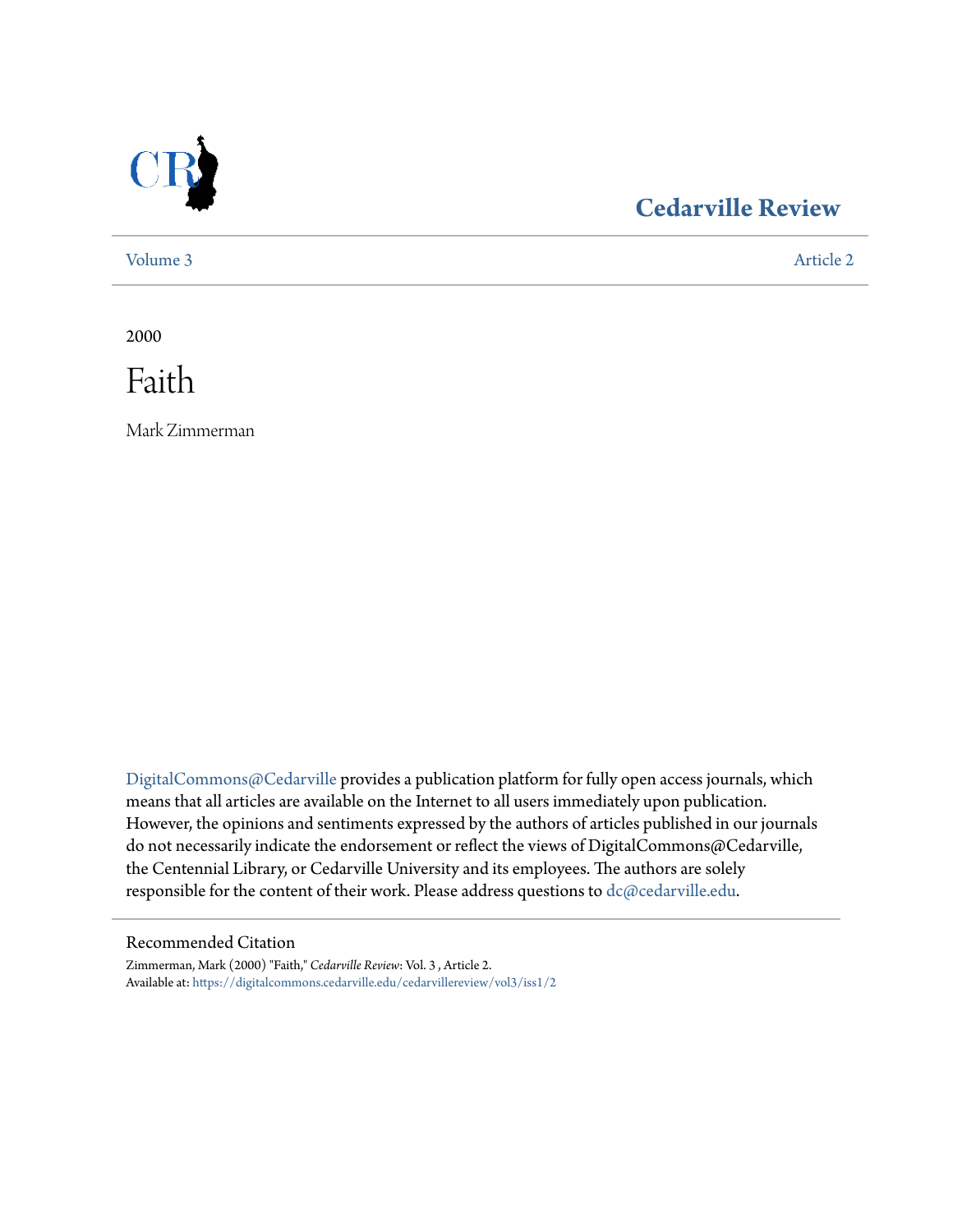### Faith

Browse the contents of [this issue](https://digitalcommons.cedarville.edu/cedarvillereview/vol3/iss1) of *Cedarville Review*.

#### **Keywords**

Essay

# **Creative Commons License**

This work is licensed under a [Creative Commons Attribution-Noncommercial-No Derivative Works 4.0](http://creativecommons.org/licenses/by-nc-nd/4.0/) [License.](http://creativecommons.org/licenses/by-nc-nd/4.0/)

Follow this and additional works at: [https://digitalcommons.cedarville.edu/cedarvillereview](https://digitalcommons.cedarville.edu/cedarvillereview?utm_source=digitalcommons.cedarville.edu%2Fcedarvillereview%2Fvol3%2Fiss1%2F2&utm_medium=PDF&utm_campaign=PDFCoverPages)



Part of the <u>[Creative Writing Commons](http://network.bepress.com/hgg/discipline/574?utm_source=digitalcommons.cedarville.edu%2Fcedarvillereview%2Fvol3%2Fiss1%2F2&utm_medium=PDF&utm_campaign=PDFCoverPages)</u>

This essay is available in Cedarville Review: [https://digitalcommons.cedarville.edu/cedarvillereview/vol3/iss1/2](https://digitalcommons.cedarville.edu/cedarvillereview/vol3/iss1/2?utm_source=digitalcommons.cedarville.edu%2Fcedarvillereview%2Fvol3%2Fiss1%2F2&utm_medium=PDF&utm_campaign=PDFCoverPages)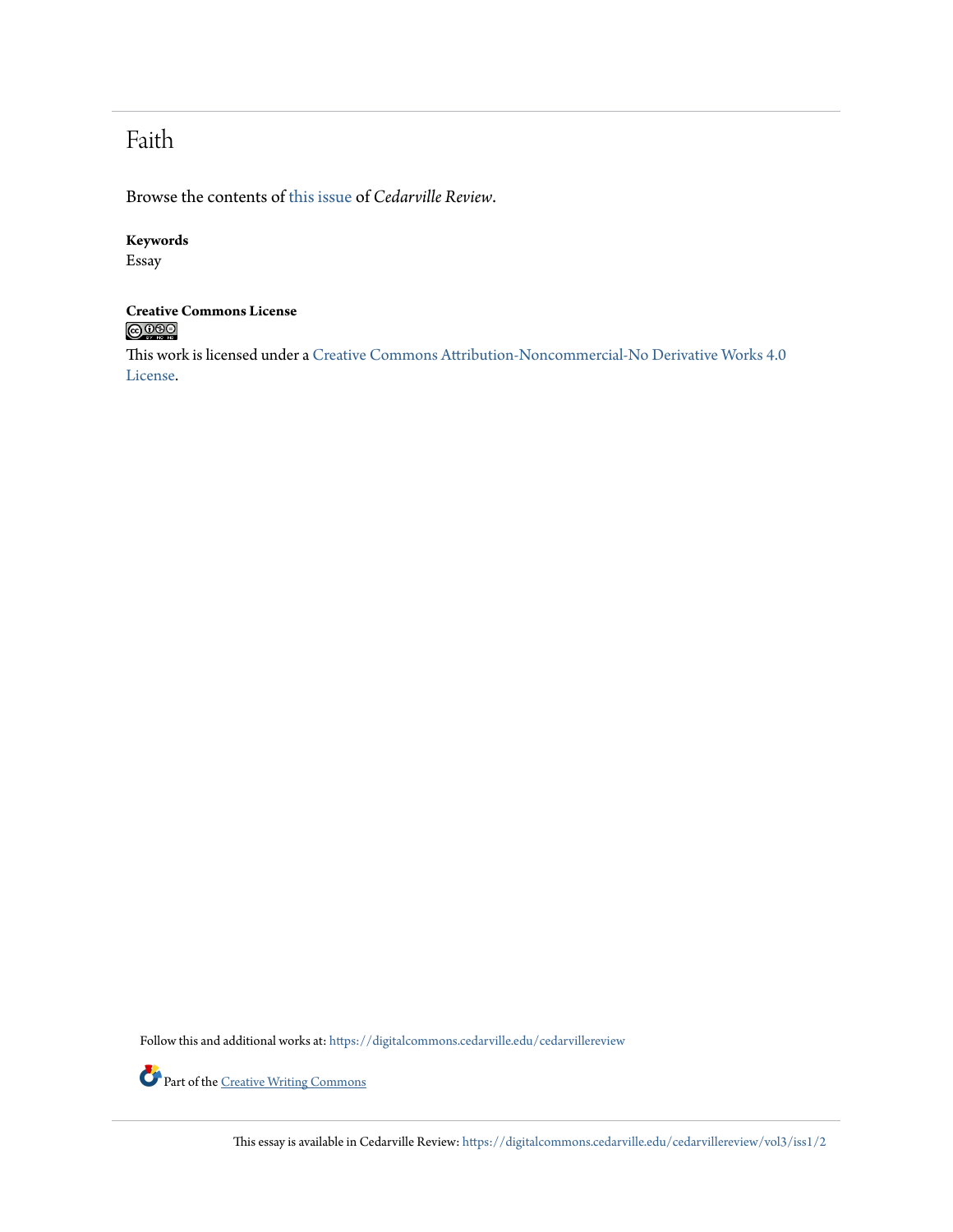## Faith ~ Mark Zimmerman

I remember one night my Mom was crying. She had just found out that her sister-my Aunt-would be bound to a wheelchair for the rest of her life. That's why my Mom was crying. I, however, did not cry.

For my  $18<sup>th</sup>$  birthday I got my friends and me tickets to the "once-in-a-lifetime" Picasso exhibit down in Washington. None of us knew very much or cared very much about art. But it was supposed to be once in a lifetime, so we went.

My Mom and brother and I went out to visit my Aunt after we found out about her confinement to a wheelchair. My Mom is a Christian and she wanted my Aunt to become a Christian so my Aunt would go to heaven instead of to hell. My Mom therefore wanted to talk to my Aunt alone, and so she dropped my brother and me off at a shopping center. I prayed a couple little prayers for my Mom as my brother and I looked around inside a bookstore. It was at that bookstore that I purchased my copy of the book *Relativity,* by Albert Einstein.

When my Mom picked my brother and me up, she was crying. My Aunt couldn't believe that my Mom thought she was going to hell, when this life, for my Aunt, is hell. I told my Mom I was sorry—and I was.

I had also gotten my friends and me tickets to the Holocaust museum for the day of the Picasso exhibit. We went there before we went to the Picasso exhibit. At the Holocaust museum they had this short movie that told about how Christians had persecuted and murdered Jews during the last 2000 years.

Near the end of the path you follow through the Holocaust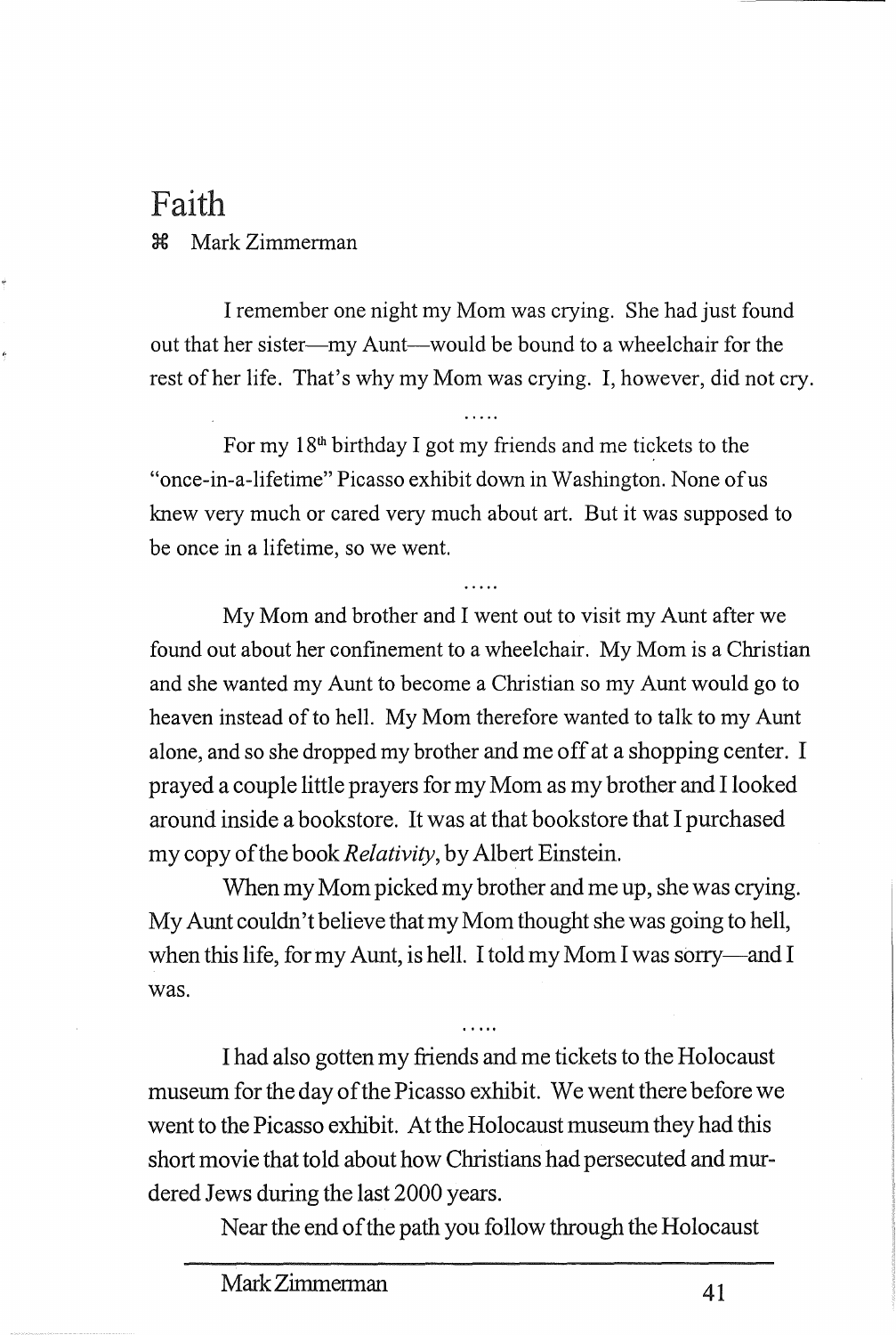museum there is a hall where they have thousands of shoes that people who were murdered in the concentration camps wore. The shoes, I remember, all looked the same. The shoes *meant* people, like the headlights of oncoming traffic do, and like the red and yellow lights of jetliners flying overhead at night do. My friends and I soon left the Holocaust museum and went to wait in line at the once-in-a-lifetime Picasso exhibit. Waiting in line *means* people, too—and so does a painting.

A few years before my Aunt became bound to a wheelchair, her son won sixteen million dollars in the lottery. He bought his parents-my Aunt and Uncle-a specially-made house with wide doors and hallways so that my Aunt could move around easily. At that time she could still use a walker, but sometimes she used a wheelchair if she got tired. Now, of course, she only uses a wheelchair.

My Aunt is actually fifteen or sixteen years older than my Mom-it's just the way things worked out. So my Mom and Aunt were never extremely close, or at least not as close as some siblings. Compared with the rest of my Mom's extended family, though, the two of them get along exceptionally well.

The Picasso exhibit was nice. The people were nice. The paintings were nice. Honestly, though, I didn't understand a thing, even though whenever I would speak of the exhibit subsequently I would act as ifl understood it all perfectly. I didn't understand, specifically, how one of those paintings could be worth more than everything my family owns. I also didn't understand what would happen to me ifl damaged one of those paintings. I mean, in the paper they would write it up as *"some* idiot destroyed *the* priceless portrait of Gertrude Stein." I guess paintings do last longer than people-their respective existences, therefore, are in one way more substantial ours. But it evens out in the end, I suppose, considering the fact that paintings don't exactly have much hope for personal growth-or heaven, for that matter.

 $1.1.1.1$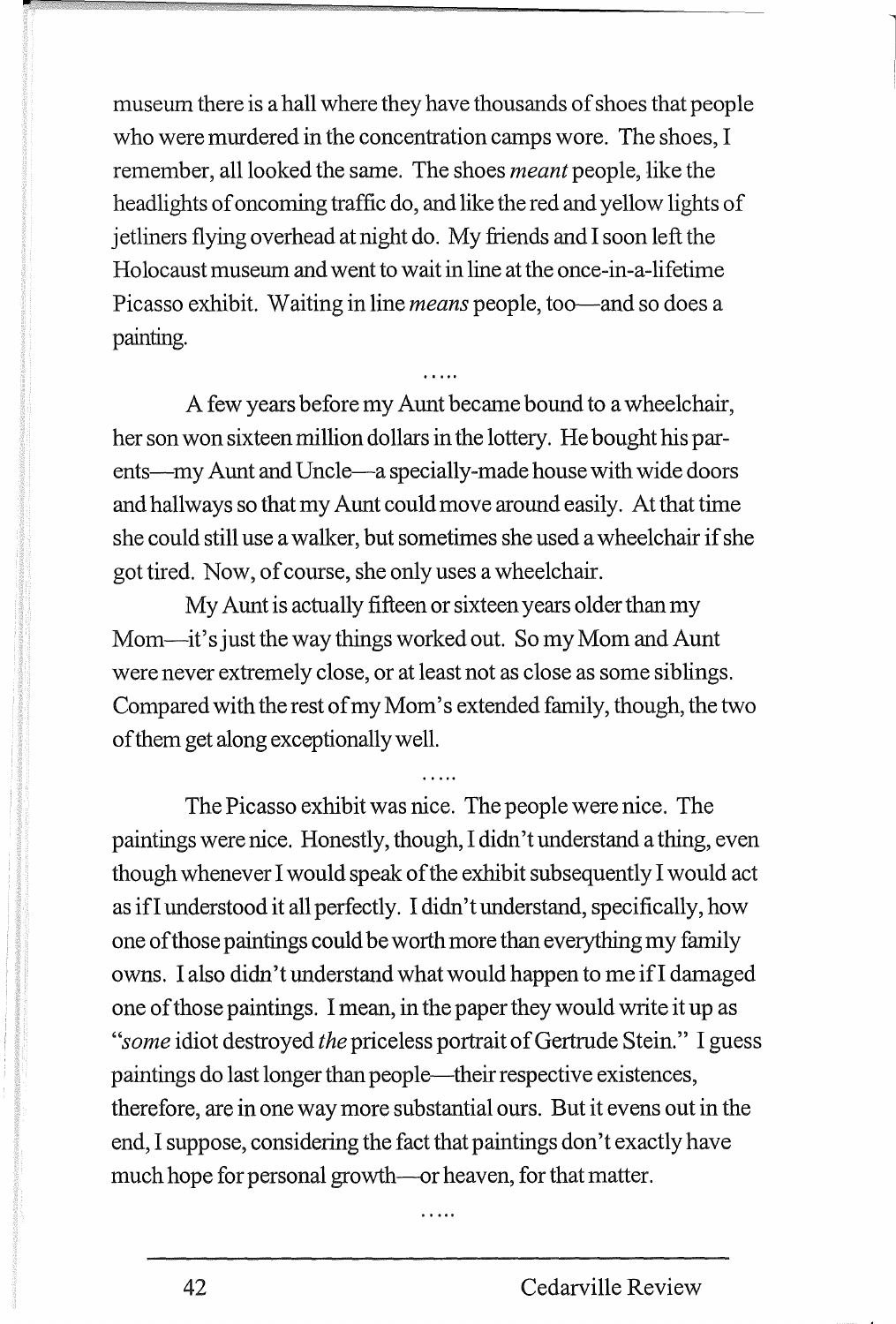My Aunt has arthritis and osteoporosis. Her bones are extremely fragile and painful and twisted. She's a wonderful, beautiful person—very engaging—and in a straightjacket of a body.

I remember visiting her one time in her hospital room in Dayton, where she was recovering from surgery. They had operated on her to lengthen one of her legs that had become twisted and shortened from arthritis. I remember the smell of the room, and I remember looking out the window at the buildings and down at the parking lot and thinking how it wouldn't work just to put her in the car with us and go.

After the Picasso exhibit my friends wanted to go over to the Air and Space museum. It was very blue in there and very crowded. We went up to the second floor and I remember we stood outside a gift shop. I remember that I was facing West on the walkway. Then I turned around to the East and through the window I saw the Capitol. I turned back around to the West again and saw four or five people in orange robes coming towards me. They were Buddhist monks. I purposefully made no attempt to get out of their way. As they passed toward the East, the orange robe of the one walking nearest to me brushed against my arm.

These Buddhist monks were wearing robes just like Jesus would have, 2000 years ago, in a place full of rockets and spaceships. I had a certain reverence for these men for some reason-maybe because I am by temperament a religious person. Maybe because I thought they didn't have any of the problems I had. Or maybe it was because they were clearly identifiable in the way that they wanted to be identified, and were not ashamed. Or maybe it was because I thought they had peace. (Or maybe I just like the color orange.)

After they passed, I turned to the South and went into the gift shop and I remember looking at a poster of Albert Einstein. Albert Einstein, of course, would later be named the Person of the Century, just beating out Gandhi (who wore a robe, too). All things, if I understand what Einstein *meant,* are relative.

 $\cdots$